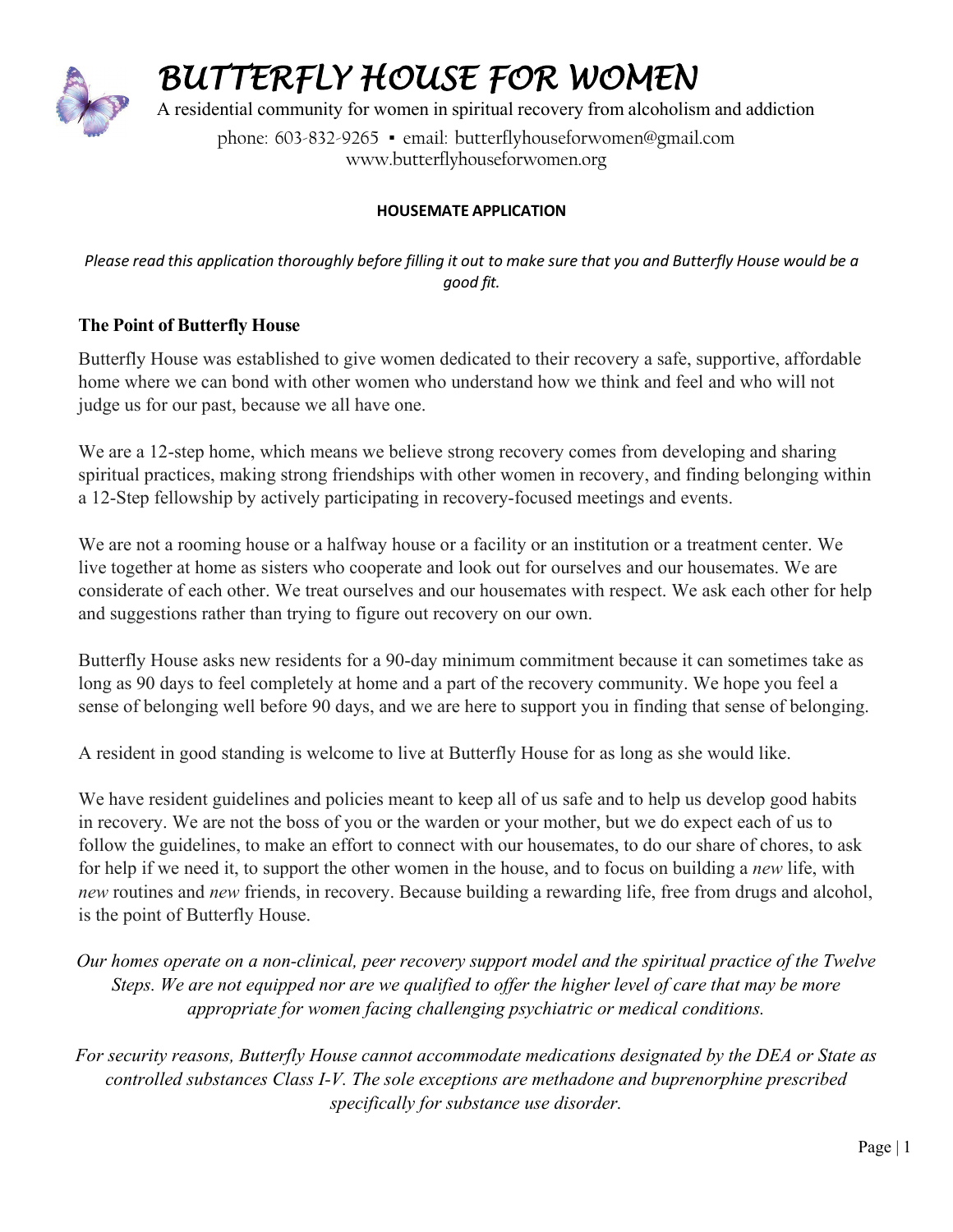Most women print this application and then fill it out by hand. If you don't have access to a scanner, it is fine to take a photo of each page and send the photos. Please return by email to [butterflyhouseforwomen@gmail.com.](mailto:butterflyhouseforwomen@gmail.com)

If you were referred to our home by a counselor or other professional, please check that you have signed a release of information authorization with that professional, allowing them to speak with us.

| Do you currently have access to your phone? ________ To your email? _________ Age: ________                                                                                                                                                                                        |                                       |  |  |
|------------------------------------------------------------------------------------------------------------------------------------------------------------------------------------------------------------------------------------------------------------------------------------|---------------------------------------|--|--|
|                                                                                                                                                                                                                                                                                    |                                       |  |  |
| Incoming Butterfly House residents are required to be 30 days abstinent from their last use of alcohol or<br>illicit drugs, to come to Butterfly House directly from treatment or supervision, and to pass a UA before<br>joining us. Will you be able to meet these requirements? |                                       |  |  |
|                                                                                                                                                                                                                                                                                    | <b>CURRENT PROGRAM OR SUPERVISION</b> |  |  |
|                                                                                                                                                                                                                                                                                    |                                       |  |  |
|                                                                                                                                                                                                                                                                                    |                                       |  |  |
|                                                                                                                                                                                                                                                                                    |                                       |  |  |
|                                                                                                                                                                                                                                                                                    |                                       |  |  |
| phone with ext:                                                                                                                                                                                                                                                                    |                                       |  |  |
|                                                                                                                                                                                                                                                                                    |                                       |  |  |
|                                                                                                                                                                                                                                                                                    |                                       |  |  |
|                                                                                                                                                                                                                                                                                    | <b>HISTORY</b>                        |  |  |
| What town/city have you lived in most regularly over the last five years?                                                                                                                                                                                                          |                                       |  |  |
|                                                                                                                                                                                                                                                                                    |                                       |  |  |
|                                                                                                                                                                                                                                                                                    |                                       |  |  |
| If so, what was the reason?                                                                                                                                                                                                                                                        |                                       |  |  |
| Have you ever been evicted? _______ if so, why? _________________________________                                                                                                                                                                                                  |                                       |  |  |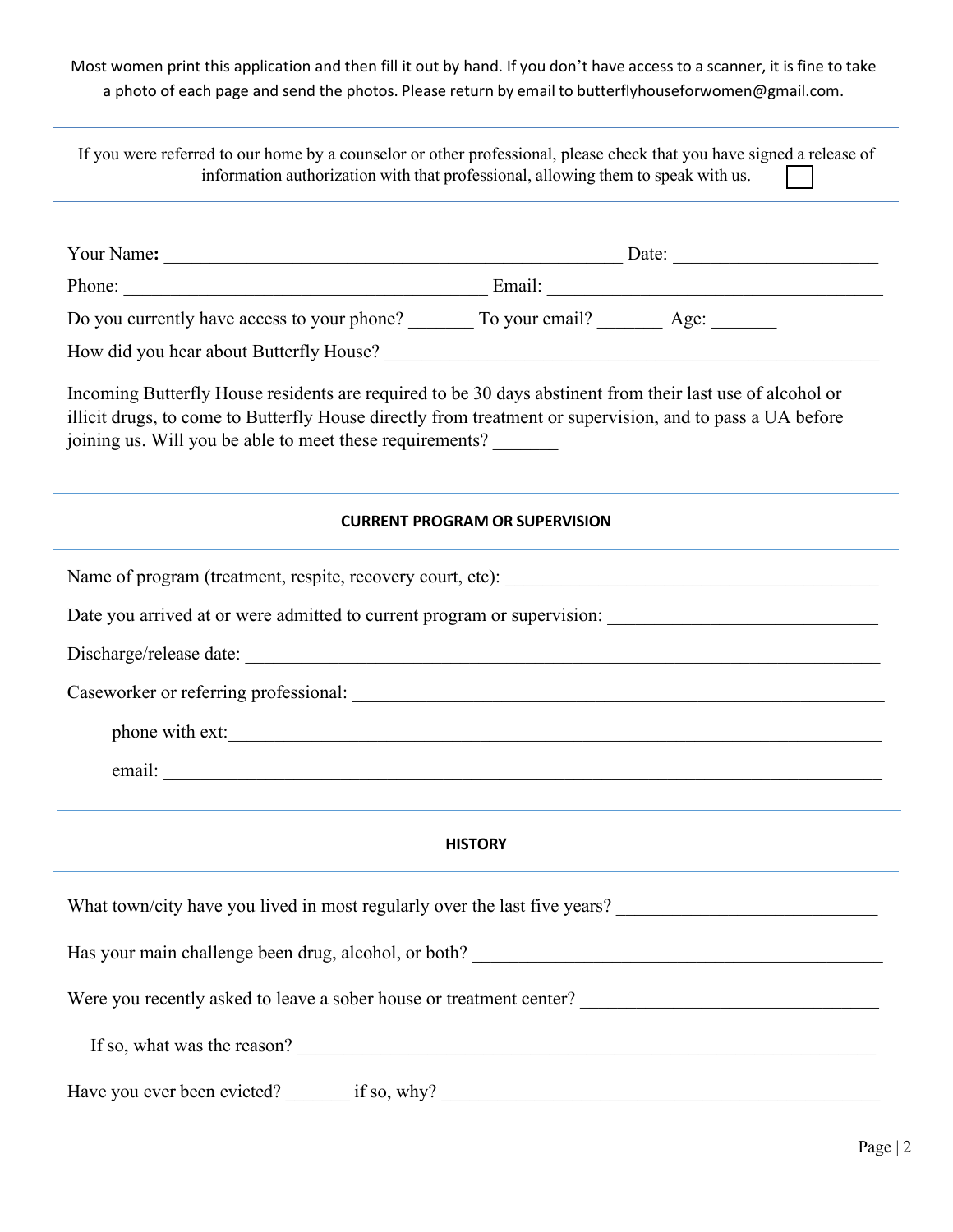| Do you have outstanding warrants, pending criminal charges or upcoming court dates? _______________                                                                                                                                                    |
|--------------------------------------------------------------------------------------------------------------------------------------------------------------------------------------------------------------------------------------------------------|
|                                                                                                                                                                                                                                                        |
| Are you a convicted sex offender and/or required to register as a sex offender in any state?                                                                                                                                                           |
| Have you ever been convicted of or do you face pending charges for any act associated with the death or                                                                                                                                                |
| Have you ever been convicted of or do you face pending charges for a hate crime or human trafficking?                                                                                                                                                  |
|                                                                                                                                                                                                                                                        |
| Do you have a history of arson?                                                                                                                                                                                                                        |
| Are you currently on either side of an order of protection (restraining order)? If so, please explain:                                                                                                                                                 |
|                                                                                                                                                                                                                                                        |
| <b>MEDICAL</b><br><u> 1989 - Johann Stoff, amerikansk politiker (d. 1989)</u>                                                                                                                                                                          |
| Is your recovery supported by physician-prescribed methadone or buprenorphine?                                                                                                                                                                         |
| If yes, do you feel MAT would prevent you from full participation in a 12 Step program? (We don't!)                                                                                                                                                    |
| Please list any physician-prescribed medications that you would be bringing to Butterfly House:                                                                                                                                                        |
| Please Note: Butterfly Houses are century-old "New Englander" style homes with steep or twisted<br>staircases, tight bathrooms, tub-showers, and second floor bedrooms. Bedrooms are shared by one or more<br>roommates and those roommates may snore. |

 $\overline{a}$ 

Do you have any medical conditions, physical disabilities, limitations, or challenges that you would like Butterfly House to be aware of or that would require accommodation by Butterfly House? \_\_\_\_\_\_\_\_\_\_\_\_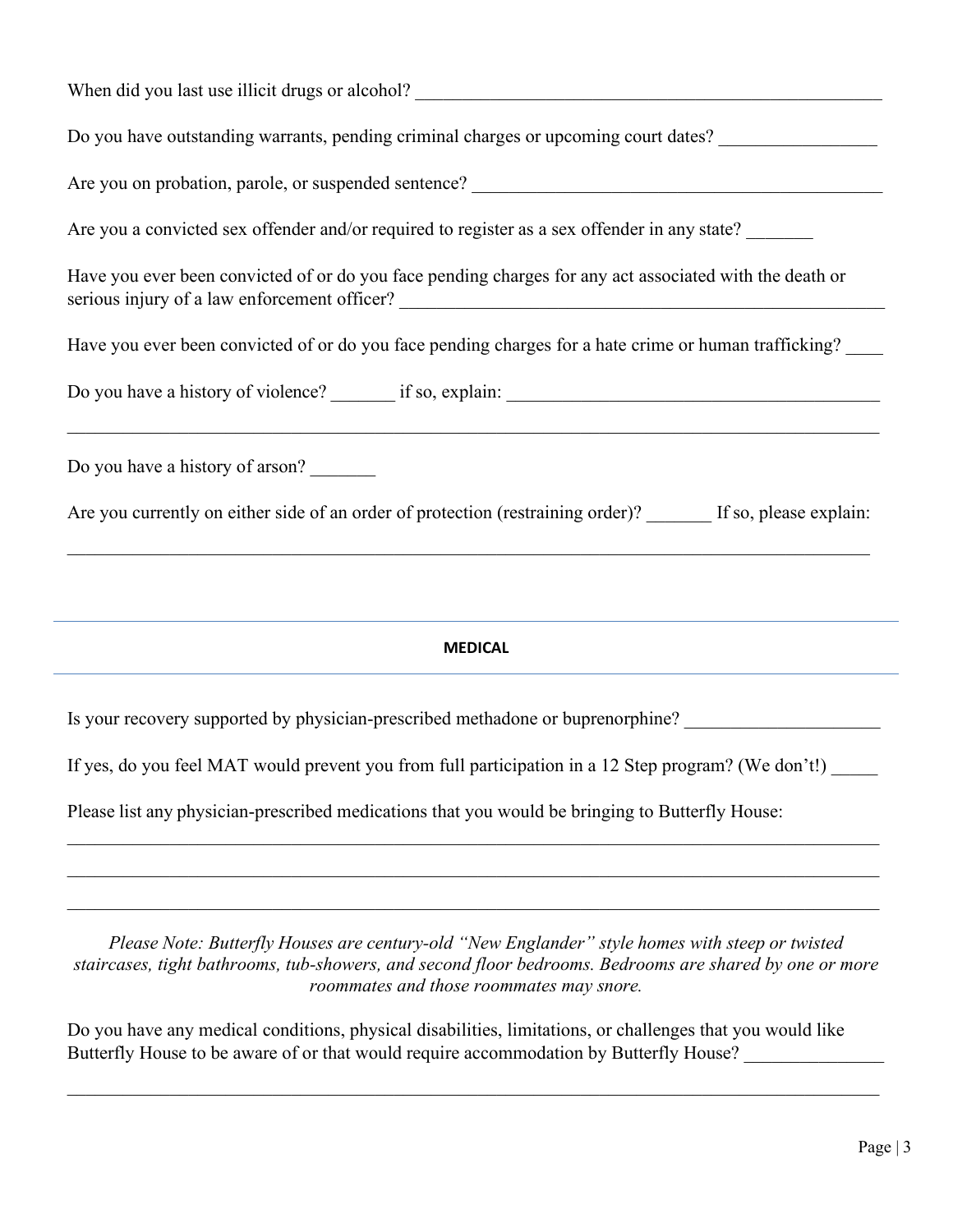Do you have any mental health conditions, limitations, challenges, or disabilities that you would like Butterfly House to be aware of or that would require accommodation by Butterfly House? \_\_\_\_\_\_\_\_\_\_\_\_\_

| <b>GENERAL QUESTIONS</b> |                                                                                                                    |  |
|--------------------------|--------------------------------------------------------------------------------------------------------------------|--|
|                          |                                                                                                                    |  |
|                          | Women at Butterfly House are expected to find and begin a job within three weeks. What is your<br>employment plan? |  |
|                          | Is there any reason you would not be able to find and begin employment within three weeks?                         |  |
|                          |                                                                                                                    |  |
|                          |                                                                                                                    |  |
|                          |                                                                                                                    |  |
|                          | How do you hope being a part of Butterfly House will help with your recovery? ______________________               |  |
|                          | What personal qualities will you contribute to the mutual support we share in our home?                            |  |
|                          | Is there any reason you might have trouble following our home's guidelines and expectations?                       |  |
|                          |                                                                                                                    |  |
|                          | Do you have problems getting along with others? _________________________________                                  |  |
|                          | temper_____ social awkwardness_____ anxiety_____ arrogance_____ bullying_____ sarcasm_____                         |  |
|                          | control issues _______ shyness _______ lying ______ mistrust of other women _______ racism _______                 |  |
|                          | defiance______ not fitting in______ messy_______ competitive______ controlling______ other______                   |  |